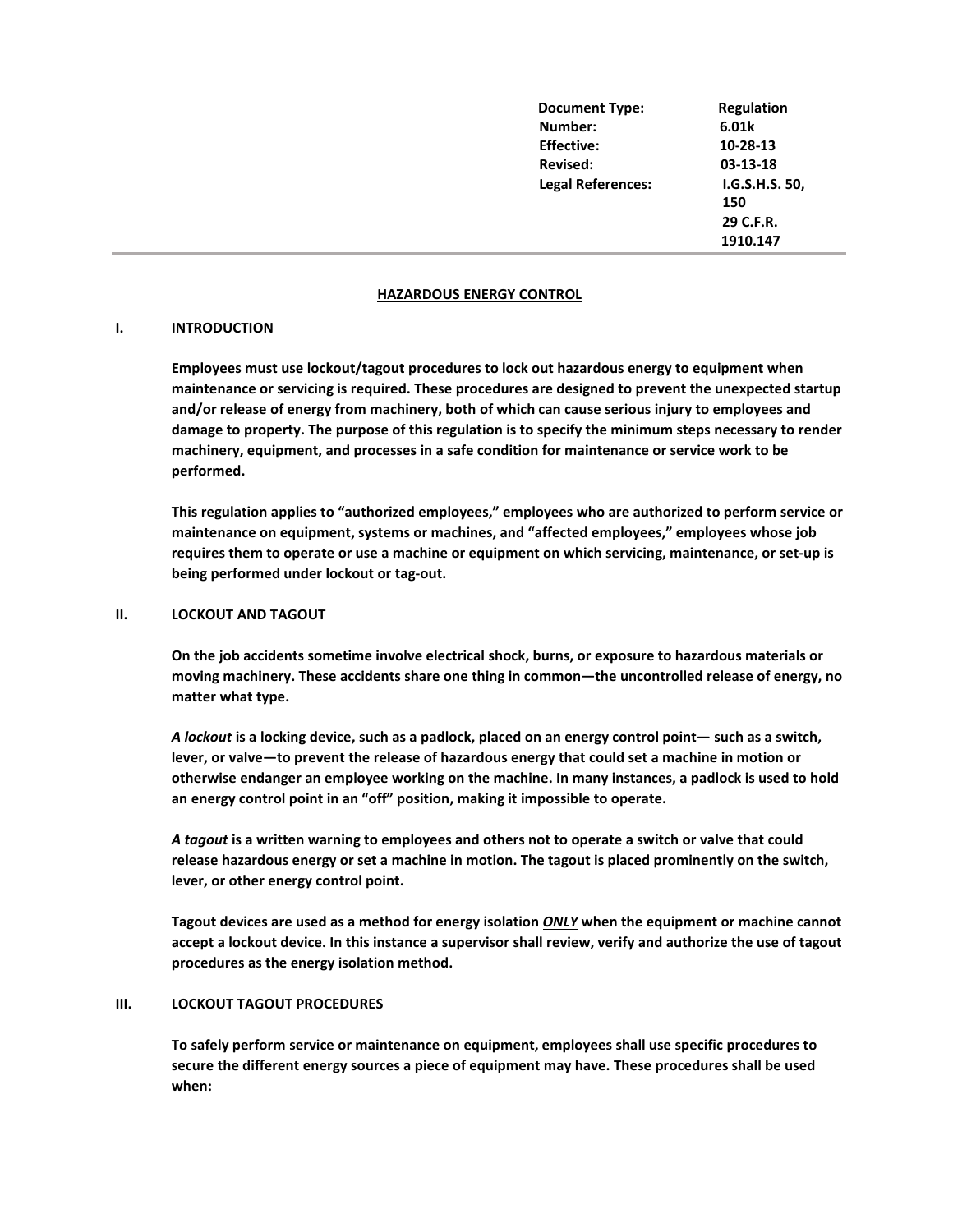- **A. Repairs are conducted;**
- **B. Employees are working alone or out of visual contact of the controlling switch;**
- **C. A danger of injury from an unexpected release of energy exists; or**
- **D. A situation threatens an employee's safety.**

**Departments should document the steps used to place the equipment into a safe condition to work on. Where specific step-by-step procedures have not been documented, employees shall use an Energy Source Determination Worksheet (Exhibit 6.01kk). However, if ALL of the following conditions exist, then a documented procedure or the worksheet does not have to be completed:**

- **A. The equipment or system has ONLY ONE source of energy and a single lockout device will keep the equipment in a locked-out condition;**
- **B. The lockout performed can completely de-engergize and deactivate the equipment/system and there is no potential for residual, accumulation or stored energy to release after the equipment/system is shut down;**
- **C. The person performing the work can maintain exclusive control of the energy source;**
- **D. The work to be performed doesn't create hazards for other employees; and**
- **E. There have been no accidents involving the accidental re-energization of the equipment during service or maintenance.**

**The lockout/tagout procedures outlined below are intended to ensure the safe operation, calibration, maintenance, and repair of equipment and processes. Employees setting up a lockout/tagout shall follow the steps outlined below:**

- **A. Identify the energy sources in the equipment. Review your department's documented procedures (where available), or use the Energy Source Determination Worksheet to identify all the sources that you will need to secure before beginning the work.**
- **B. Notification. Notify all affected areas and employees of the impending lockout, the reason for it, and estimated start and duration times.**
- **C. Shutdown equipment and place your lockout device(s) on the equipment. Place your lockout devices on the various energy sources you identified earlier in the checklist to hold the switches, valves, etc. in the "off" position. Lockout devices items such as chains, covers, padlocks, or blocks. The lockout of a single piece of equipment might involve several locks.**
- **D. Release residual energy. Shutting down equipment does not mean that equipment is now safe to work on. It may still be necessary to release pressurized hydraulic, air, steam, gas, or water lines or spring-loaded systems. Rotating, swinging or elevated parts may need to be blocked and electrical capacitors may need to be discharged.**
- **E. Double check that you have completed all of the steps. Take nothing for granted. Check to see that all points of control are locked out or tagged out as appropriate. The lockout of a single piece of equipment might involve several locks. Verify that the locked-out switch or control cannot be overridden. Test the equipment to be certain that the locked-out switch is deenergized and not simply malfunctioning. Press all start buttons or turn valves to see if the equipment starts.**
- **F. Perform the scheduled maintenance or repair. Perform the scheduled maintenance or repair and be careful that such work does not bypass the lockout and reactivate the equipment or system. Try to anticipate possible hazards that can be created by the work you plan to do.**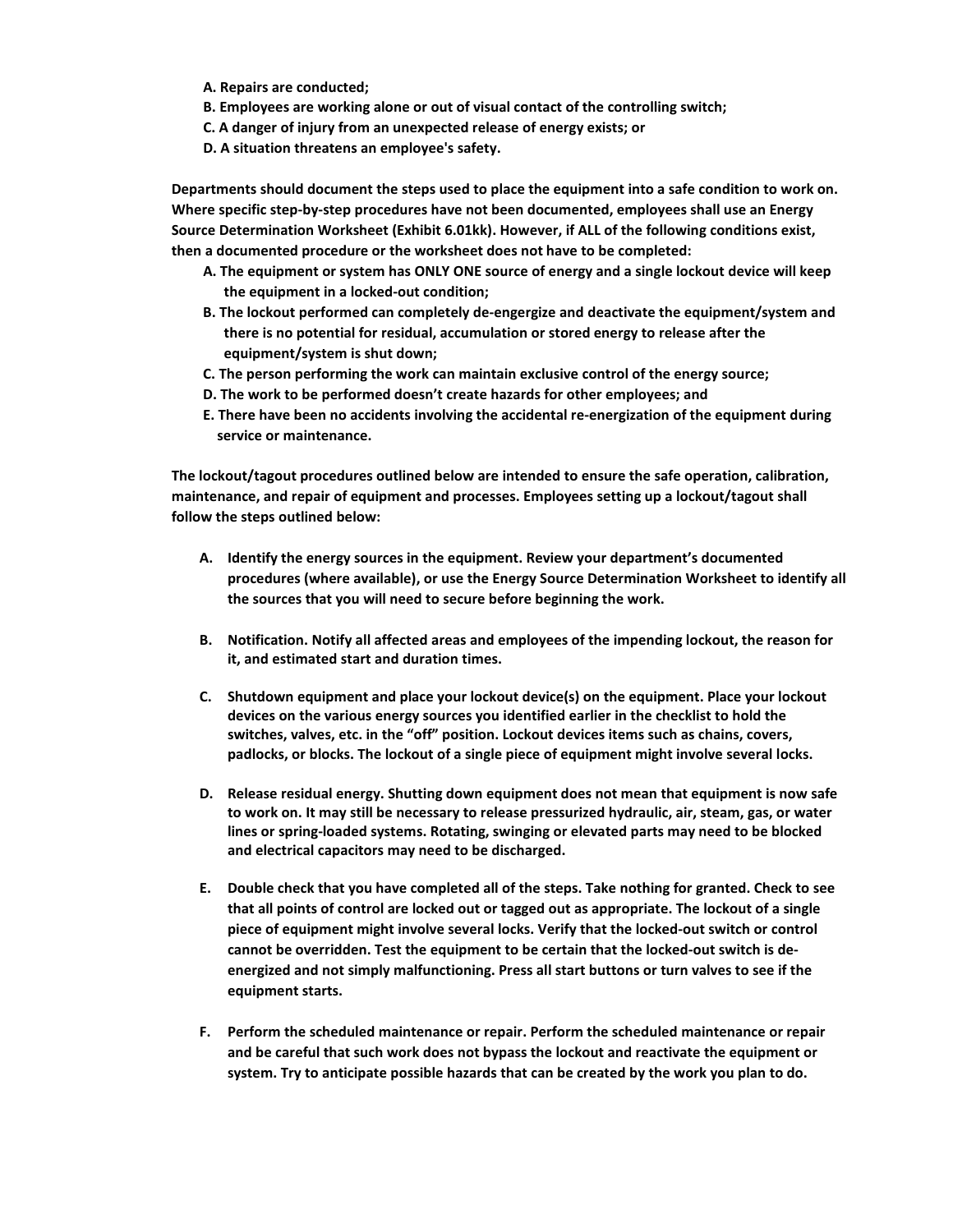**G. Remove your lockout devices and restart equipment. All locks and tags are to be left in place until work is completely finished. This is especially true when more than one employee is working on the equipment. Except for emergencies, a lockout can only be removed by the person who placed it. Make sure that other employees in the area are aware that you are returning the equipment or system to operation. Double check that you have removed tools and nonessential items from inside the equipment/system.** 

# **IV. GENERAL PRACTICES**

**All employees shall observe the following general practices governing the use of lockout/tagout devices:**

- **A. Each lock shall be removed by the employee who applied the device. In emergency situations, the immediate supervisor may remove the lock only under the following conditions:**
	- **1. No conditions exist that may impact the safe removal of the lockout device; and**
	- **2. It can be verified that the employee is not at the facility and the employee has been contacted to notify them that their lockout device has been removed.**
	- **3. When the employee returns to the facility, they must be advised that their lockout device has been removed before they begin work.**
- **B. Each department is responsible for providing employees who perform servicing or maintenance with the appropriate lockout/tagout hardware:**
	- **1. Locks and other hardware must be durable and capable of withstanding the environment they will be used in, and not be removable without the use of excessive force (i.e. bolt cutters);**
	- **2. Only key type locks shall be used. Where locks have duplicate keys all but one key must be destroyed;**
	- **3. Lockout devices shall not be used for any purpose, such as security, other than for the use of energy isolation when performing servicing and maintenance; and**
	- **4. Lockout devices shall be standardized within a department using color, shape or size as the standard.**

# **V. SPECIAL CONDITIONS**

**The intent of this section is to provide continuity of lock-out protection when unusual or uncommon circumstances exist.**

**A. Group Lock-out** 

**If more than one individual is working on the same equipment, all employees are still required to lock out equipment and one employee shall be designated to be in-charge. If any member of the group lockout identifies a step that has been missed or is incomplete, they shall notify the in-charge employee and has the right to stop the progression until the situation has been corrected. The designated in-charge employee shall be responsible for:** 

- **1. Ensuring the continuity of energy control measures for the group (e.g. obtaining an appropriate group lockout device) and that each authorized employee assigned to perform work for the group maintenance activity has applied a personal lock;**
- **2. Continually monitoring the work to ensure the crew/group employees are not exposed to hazards associated with energized equipment; and**
- **3. Verifying that all procedures for returning the equipment back to service are completed before taking off the hasp.**
- **B. Shift Changes**